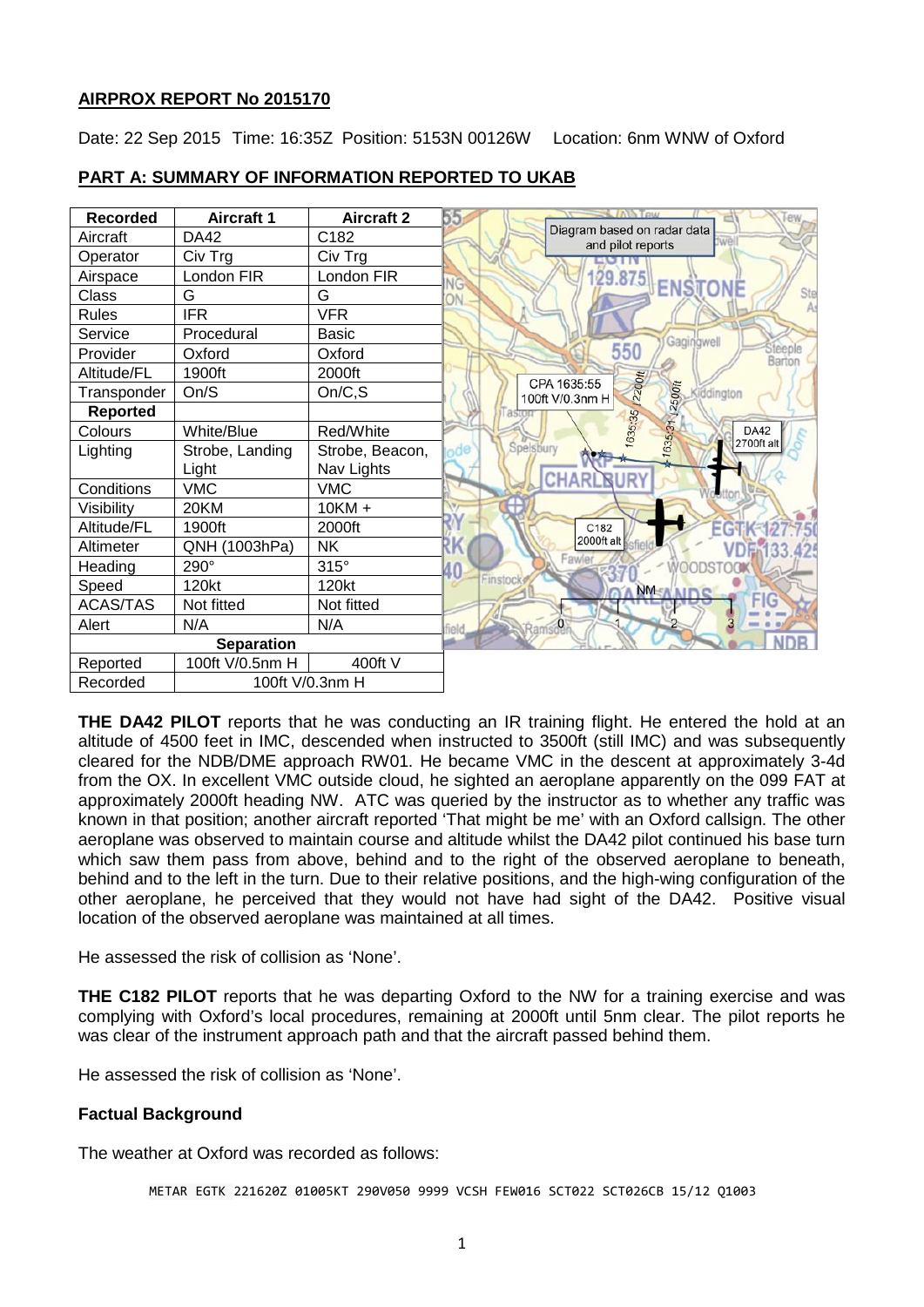#### **Analysis and Investigation**

### **CAA ATSI**

The DA42 (SSR code 0221) was operating on an instrument flight training detail and was in receipt of a Procedural Service from Oxford Approach. The DA42 was flying the Oxford NDB/DME 099° alternate procedure (the dotted track at Figure 1) to a missed approach. The runway in use at the time was RWY01. The DA42 pilot had commenced the approach by extending the outbound leg of the 'OX' hold; he reported beacon outbound at 1633:40, and reported the Airprox just before the end of the outbound leg. The procedure is a non-precision approach to the aerodrome, ending with a visual circling manoeuvre to Runway 01.



Figure 1: Oxford NDB (L) / DME 099<sup>°</sup> Procedure to Aerodrome

The C182 (SSR code 4520) was operating on a training flight under VFR (although the student was flying under simulated IMC) and was in receipt of a Basic Service. The C182 pilot stated that he was complying with Oxford's standard VFR departure profile which requires aircraft to squawk 4520, unless otherwise instructed, and to fly not above altitude 2000 feet (QNH) until passing 5 miles (AIP EGTK 2.22 Para 2 refers).

On sighting the C182, the pilot of the DA42 asked Oxford Approach whether they were aware of any traffic on the extended final approach track for the procedure. The Oxford Approach controller replied that there were two aircraft general handling to the West of Oxford but their exact locations were not specifically known. On hearing the pilot of the DA42 requesting information from Oxford Approach about traffic operating on the final approach track for the procedure, the C182 transmitted to Oxford that he thought that the reported traffic was him, but that in his opinion he was clear to the north of the final approach track. The recorded surveillance data indicates that that this was indeed the case; however the C182's track was in proximity to the outbound leg of the DA42's instrument approach.

The C182 had been tracking to the west (Figure 2), but tracked northbound (Figure 3) until just prior to CPA, which occurred at 1635:55 (Figure 4) when the DA42 passed astern of the C182 as this aircraft tracked away to the northwest.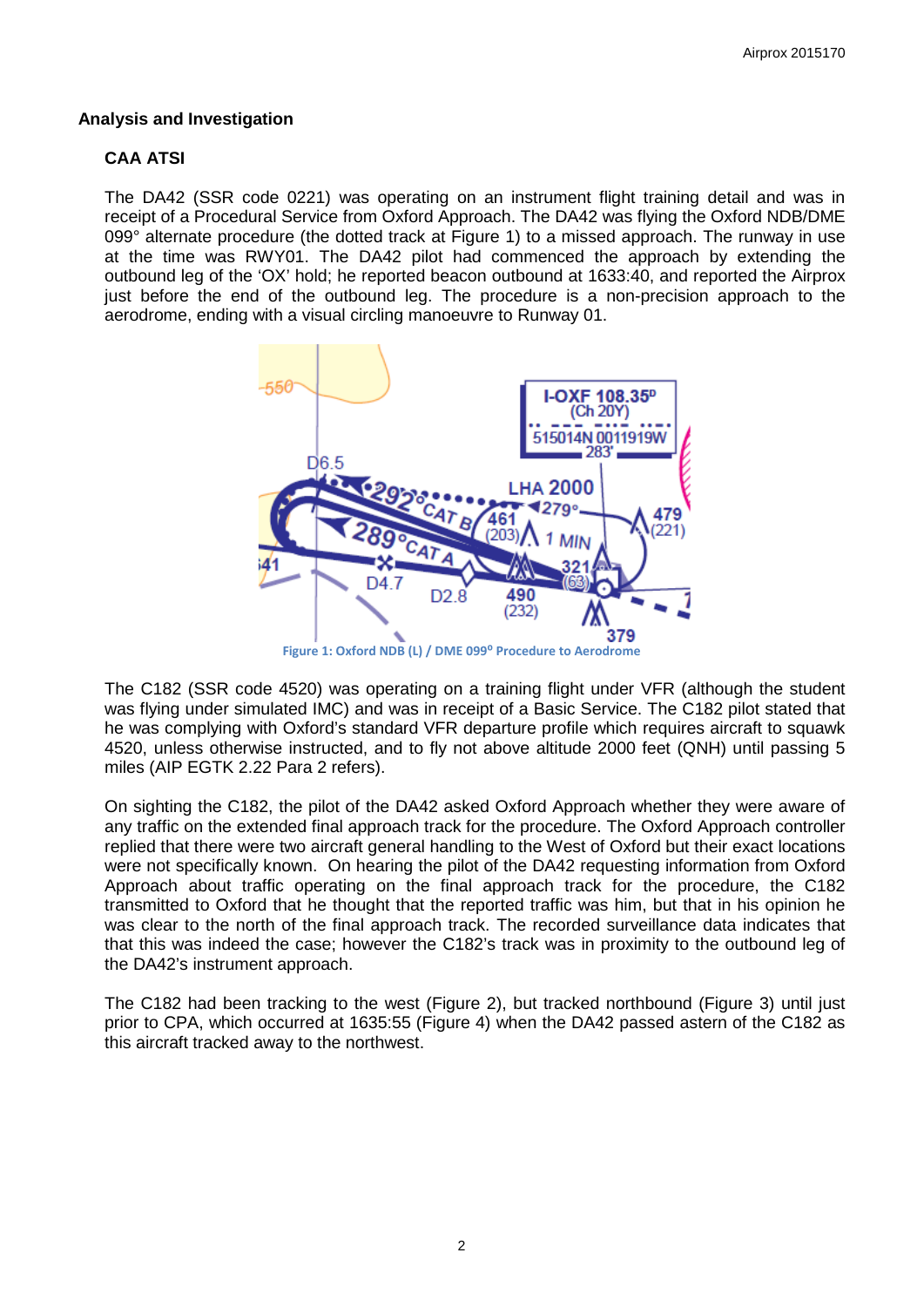

**Figure** 2**: Swanwick MRT at 1634:19 Figure 3: Swanwick MRT at 1635:23**



**Figure 4: Swanwick MRT at 1635:55 (CPA)**

The Oxford Approach controller was providing a combined aerodrome and approach procedural service without reference to surveillance information within Class G (uncontrolled) airspace. The Manual of Air Traffic Services Part 1 (Section 1, Chapter 3, Page 1) states, "In Class G airspace, separation between aircraft is ultimately the responsibility of the pilot; however, in providing a Deconfliction Service or a Procedural Service, controllers will provide information and advice aimed at achieving a defined deconfliction minima". Under a Basic Service "the avoidance of other traffic is solely the pilot's responsibility" (Section 1, Chapter 12, Page 3).

#### **UKAB Secretariat**

The DA42 and C182 pilots shared an equal responsibility for collision avoidance and not to operate in such proximity to other aircraft as to create a collision hazard<sup>[1](#page-2-0)</sup>. If the incident geometry is considered as converging then the C18[2](#page-2-1) pilot was required to give way to the DA42<sup>2</sup>.

## **Summary**

l

<span id="page-2-0"></span><sup>1</sup> SERA.3205 Proximity.

<span id="page-2-1"></span><sup>2</sup> SERA.3210 Right-of-way (c) (2) Converging.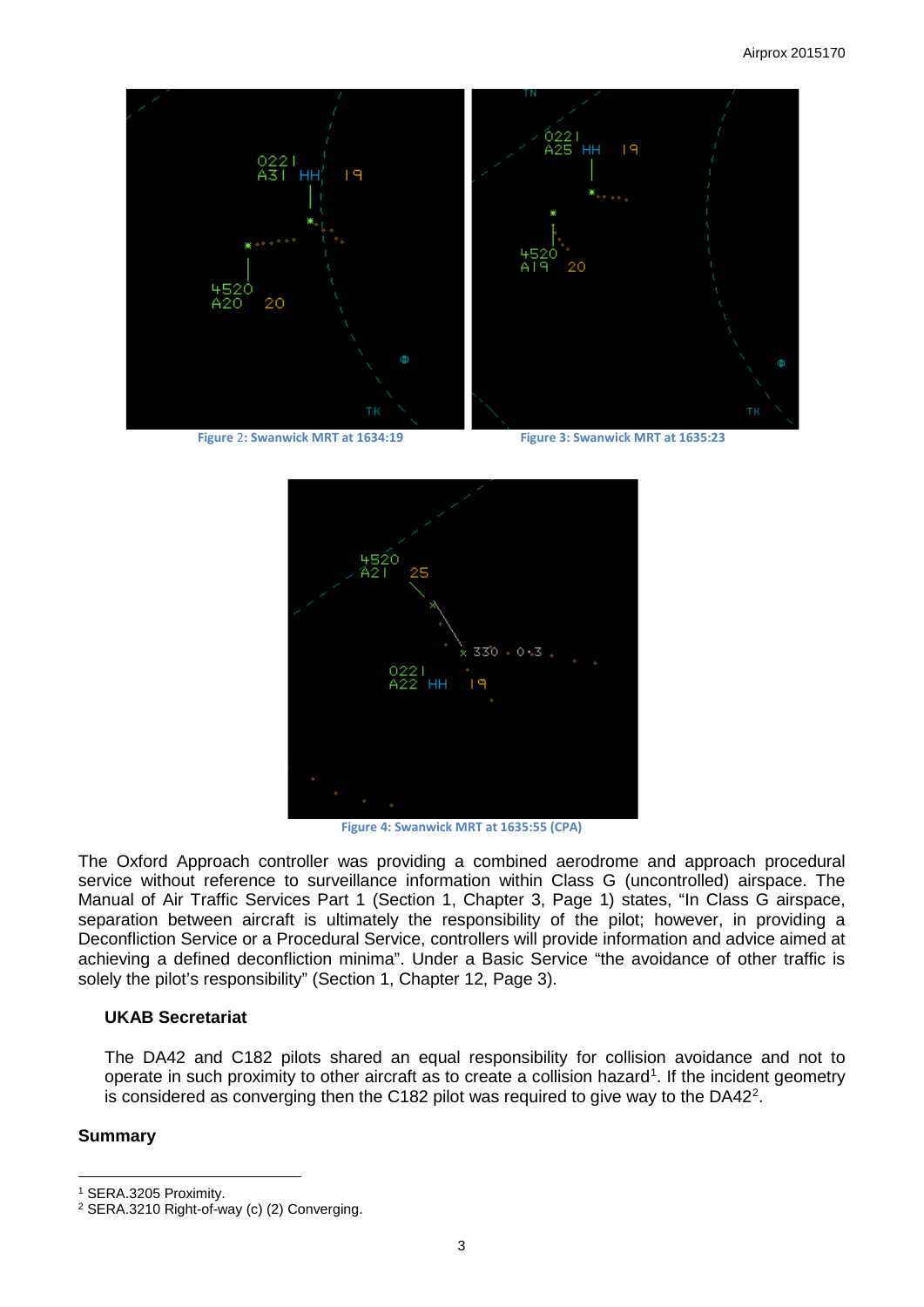An Airprox was reported when a DA42 and a C182 flew into proximity at 16:35 on Tuesday 22<sup>nd</sup> September 2015. The DA42 was operating under IFR in VMC, and the C182 under VFR in VMC. The DA42 pilot was in receipt of a Procedural Service<sup>[3](#page-3-0)</sup> from Oxford and the C182 pilot in receipt of a Basic Service<sup>[4](#page-3-1)</sup> from Oxford.

The DA42 was carrying out an alternate instrument approach procedure at Oxford for RW01. When he cleared cloud in the descent he saw a C182 in the vicinity of the final approach track for the instrument approach the DA42 was carrying out. As the DA42 turned onto base the C182 turned north which put both aircraft onto converging headings, at this time the C182 had the DA42 on the right 2 O'clock and 600ft above. The DA42, who had the C182 in sight at all times, continued his descent on the instrument approach and passed behind the C182. The C182 departed Oxford on a standard VFR departure<sup>[5](#page-3-2)</sup>. He did not report seeing the DA42 but states he was clear of the instrument approach.

### **PART B: SUMMARY OF THE BOARD'S DISCUSSIONS**

 $\overline{\phantom{a}}$ 

Information available consisted of reports from the pilots of both aircraft, recordings of the relevant RT frequencies, radar photographs/video recordings, and reports from the appropriate ATC authorities.

The Board first looked at the Oxford procedure for departing VFR traffic and the separation this affords aircraft on the IFR instrument approach procedures; they thought that the very generic 'not above 2000ft within 5nm of Oxford' for VFR departures risked not ensuring adequate separation between VFR departures and the instrument approach procedure which allowed aircraft to descend to 1900ft. Although the VFR traffic was clearly required to operate to see-and-avoid principles, Board members highlighted the fact that the 2 procedures had a designed-in potential confliction that had been realised in this incident. They recommended that Oxford review their procedures to ensure they fully deconflict Instrument Approach Procedures with VFR departures. The Board were mindful of the status of the Class G airspace and not over controlling VFR traffic but felt that, although this gave a level of protection to the OX hold, it had the potential for VFR departures to inadvertently infringe the instrument approach procedure, especially with inexperienced or unfamiliar pilots.

The Board then highlighted that the DA42 pilot had not been given Traffic Information. Although they acknowledged that a controller is not mandated to pass Traffic Information on aircraft not participating in the Procedural Service, and that the controller was working without the aid of surveillance equipment, the Board opined that the controller knew that there was traffic to the West and that it would have been pertinent to provide such generic Traffic Information to the DA42 pilot; especially considering that he was IMC and carrying out an instrument approach.<sup>[6](#page-3-3)</sup> They believed this would have improved the DA42 pilots' situational awareness and increased the opportunity for him to avoid the conflicting traffic. As it happened, when he broke cloud and became VMC, the DA42 pilot's

<span id="page-3-2"></span><sup>5</sup> The UKAIP entry for standard VFR departures is: 'Oxford traffic operates a standard VFR departure profile for aircraft whilst within 5nm of the aerodrome. Departing VFR traffic shall squawk 4520 unless otherwise instructed, and should fly not above altitude 2000ft (QNH) until passing 5 miles.'

<span id="page-3-0"></span><sup>&</sup>lt;sup>3</sup> Procedural Service is an Air Traffic Service where, in addition to the provisions of Basic Service, the controller provides restrictions, instructions, and approach clearances, which if complied with, will achieve deconfliction minima against other aircraft participating in the Procedural Service. Neither traffic information nor deconfliction advice can be passed with respect to unknown traffic. CAP493 Section 1: Chapter 12: UK Flight Information Services, Page 11

<span id="page-3-1"></span><sup>4</sup> Basic Service is a type of UK FIS provided for the purpose of giving advice and information useful for the safe and efficient conduct of flights. This may include weather information, changes of serviceability of facilities, conditions at aerodromes, general airspace activity information, and any other information likely to affect safety. The avoidance of other traffic is solely the pilot's responsibility. CAP493 Section 1: Chapter 12: UK Flight Information Services, Page 3

<span id="page-3-3"></span><sup>&</sup>lt;sup>6</sup> The controller shall provide traffic information, if it is considered that a confliction may exist, on other known traffic; however, there is no requirement for deconfliction advice to be passed, and the pilot remains responsible for collision avoidance. However, where a controller has information that indicates that there is aerial activity in a particular location that may affect a flight, they should provide information in general terms to assist with the pilot's situational awareness. This will not normally be updated by the controller unless the situation has changed markedly, or requested by the pilot. CAP493 Section 1: Chapter 12: UK Flight Information Services, Page 12